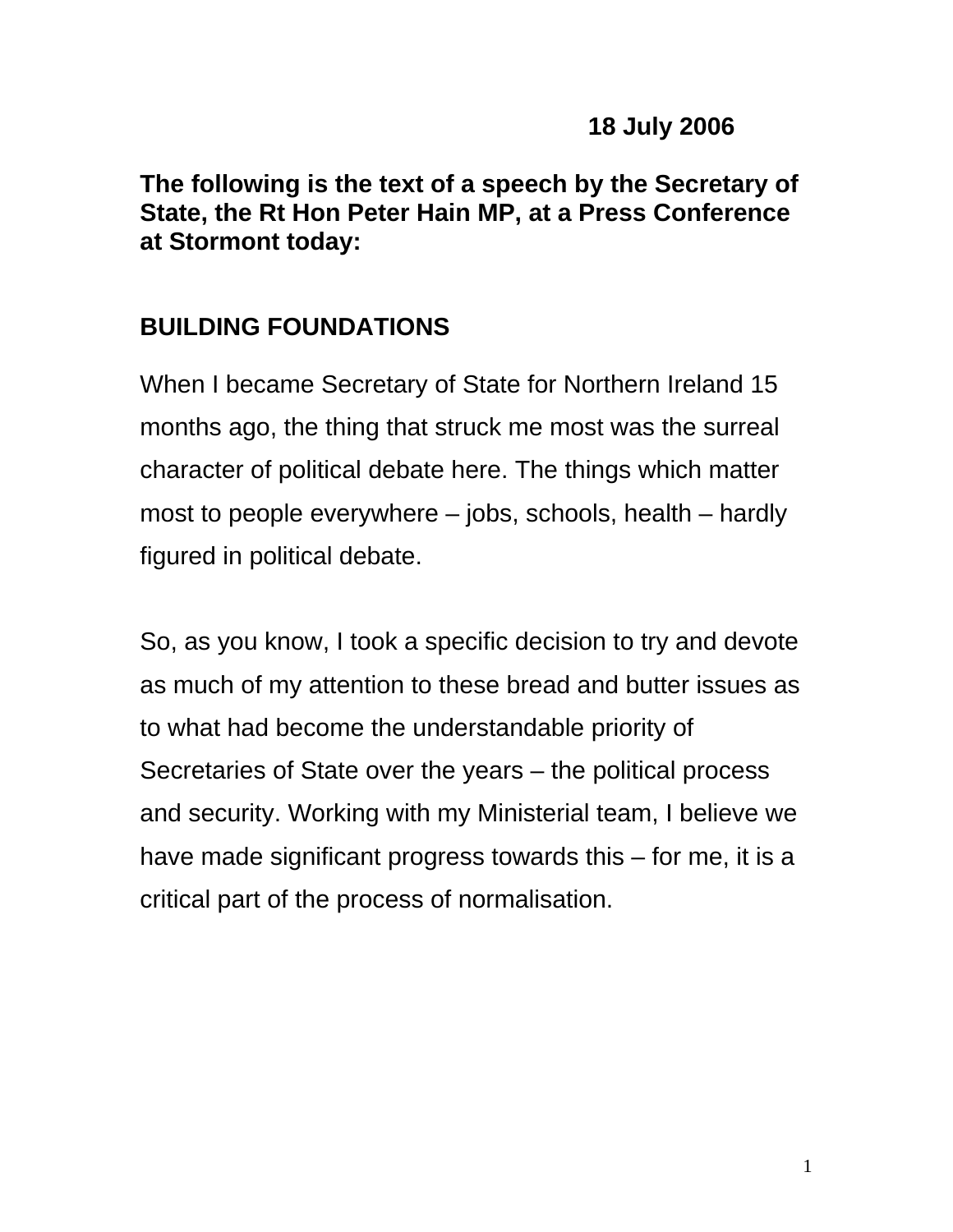## **The challenges we faced**

What I found 15 months ago was a series of major contradictions:

- A capital city on the up and a region now winning major inward investment projects, yet overall a private sector crowded out in many ways by a dominant public sector.
- More people in work, and higher living standards than ever before, but with working age economic inactivity levels significantly higher than the UK average.
- A health service which, unique in the UK, benefited from being joined with social services, yet with the worst waiting times in the United Kingdom.
- An educational system that delivered superbly for some, but appallingly for others.
- And a local structure of taxation and charges for services way behind the UK, meaning huge subsidies from across the water.

So, a great many strengths. Already, a Northern Ireland transformed from only a few years ago. But with a great many weaknesses still to overcome.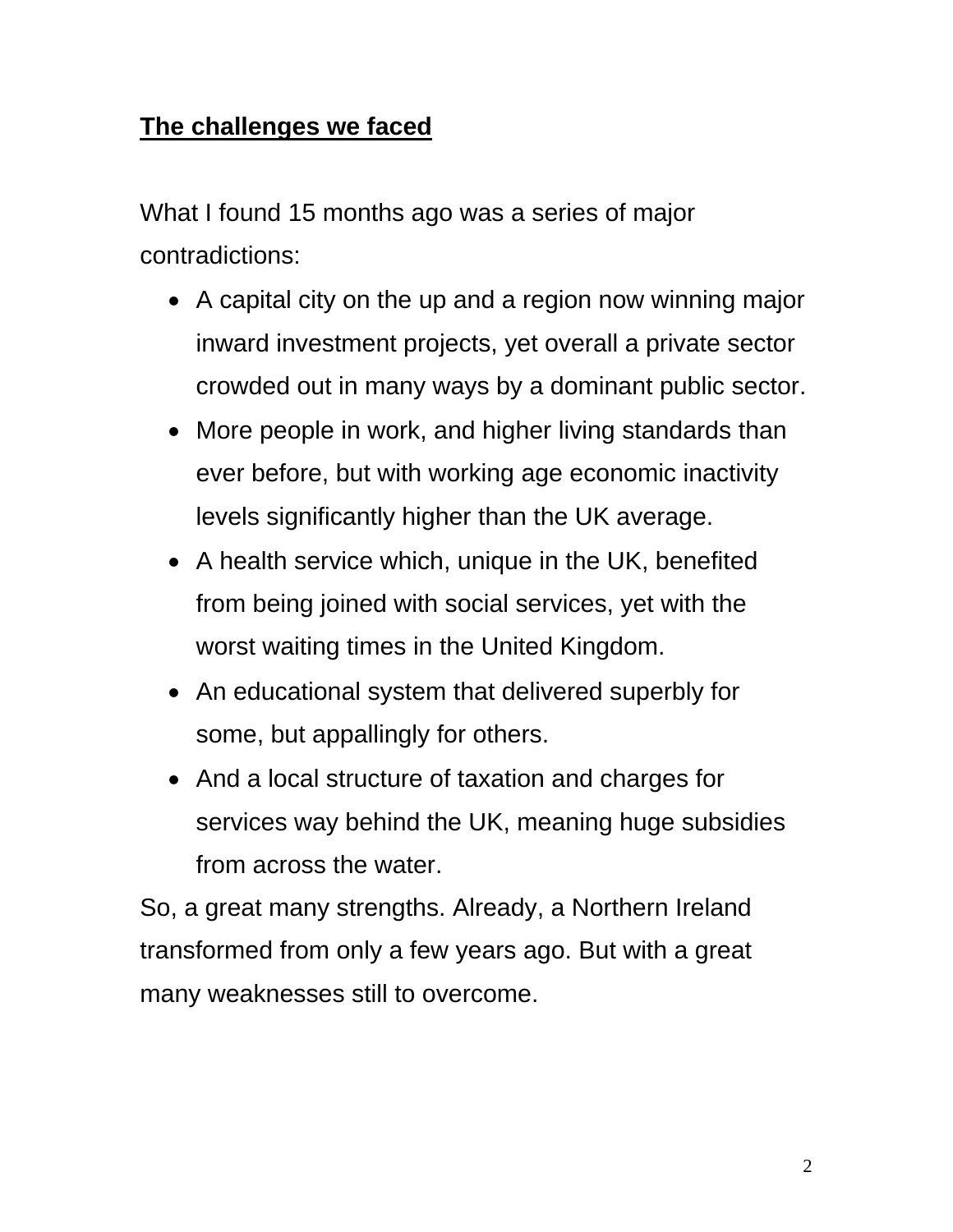## **Building foundations**

Over the past 15 months, I believe we have built the foundations on which we can transform Northern Ireland into the world class place it could, should, and deserves, to be and the modern world class economy that can compete on the global stage.

Our fundamental approach has been investment and reform – hand in hand. Both as crucial as each other. And none more so than in health and education.

By 2008, total government spending here will exceed a record £16 billion, a jump of more than 50% since 1997. Of this, health spending alone will top £3.8 billion by 2008 – up from around £1.7billion in 1997 to now account for over 40 per cent of our entire Northern Ireland budget.

This is enabling us to not only treat more people than ever, but to do so faster. We no longer have patients waiting longer than 12 months for treatment and we are on track to reduce waiting times further so that by next April no-one should wait more than six months.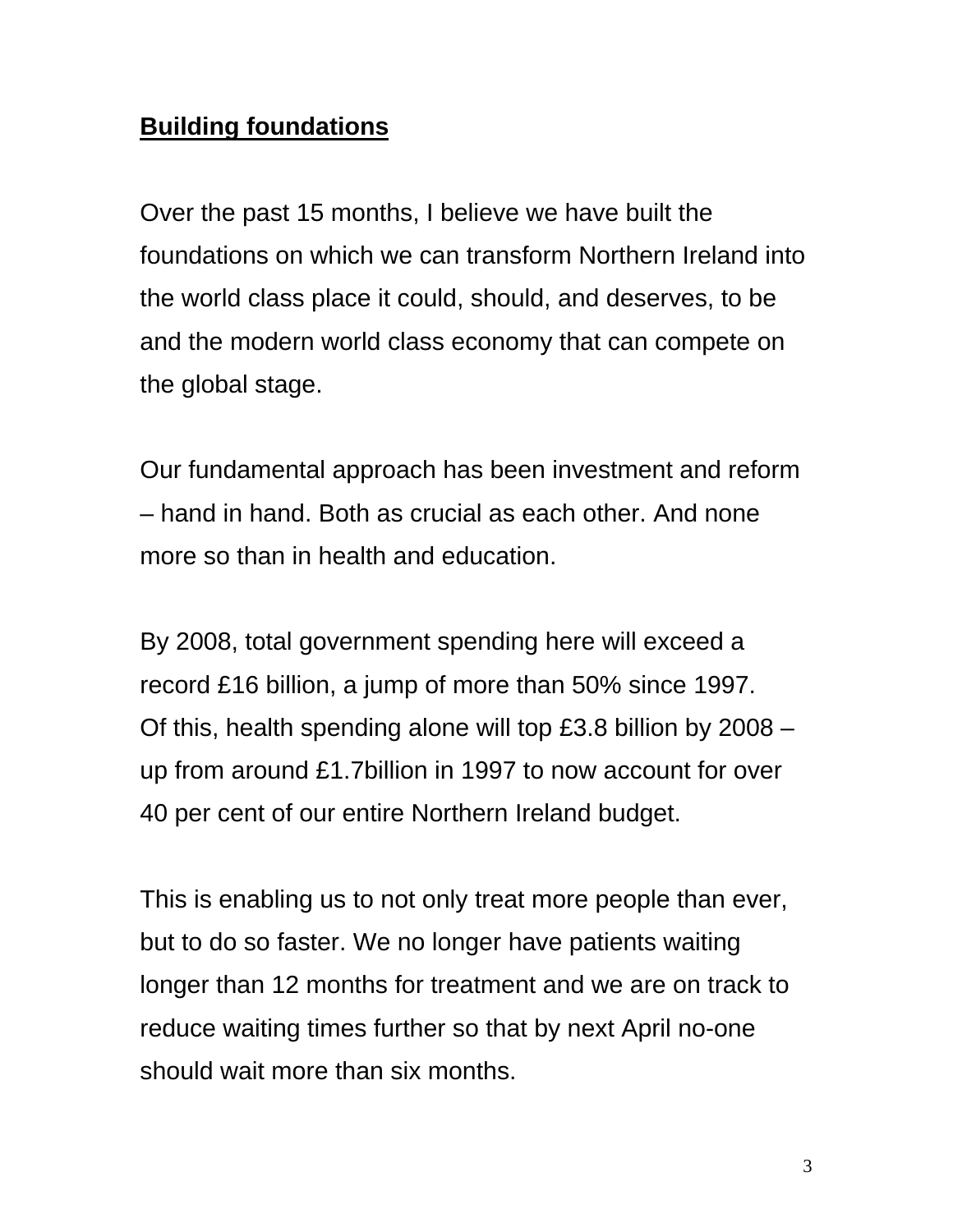But this investment must go hand in hand with major reforms. And so we are implementing the route map to reform provided by the Appleby Review, which found that our health service is underperforming and inefficient compared to England.

One last comment on health. I believe that our decision, well in advance of the decision to follow suit in England and Wales, to introduce a total ban on smoking in all enclosed public places and work places from next April will make a major positive contribution towards public health, saving not only vast sums of expenditure but, most importantly, many many lives.

We have overseen a similar significant increase in spending on education. Since 1997, education funding has increased by more than 60%, at a time when pupil numbers have been falling, and will reach £1.7 billion by 2008. And I've recently announced a £380million school building programme which will see 48 new schools built.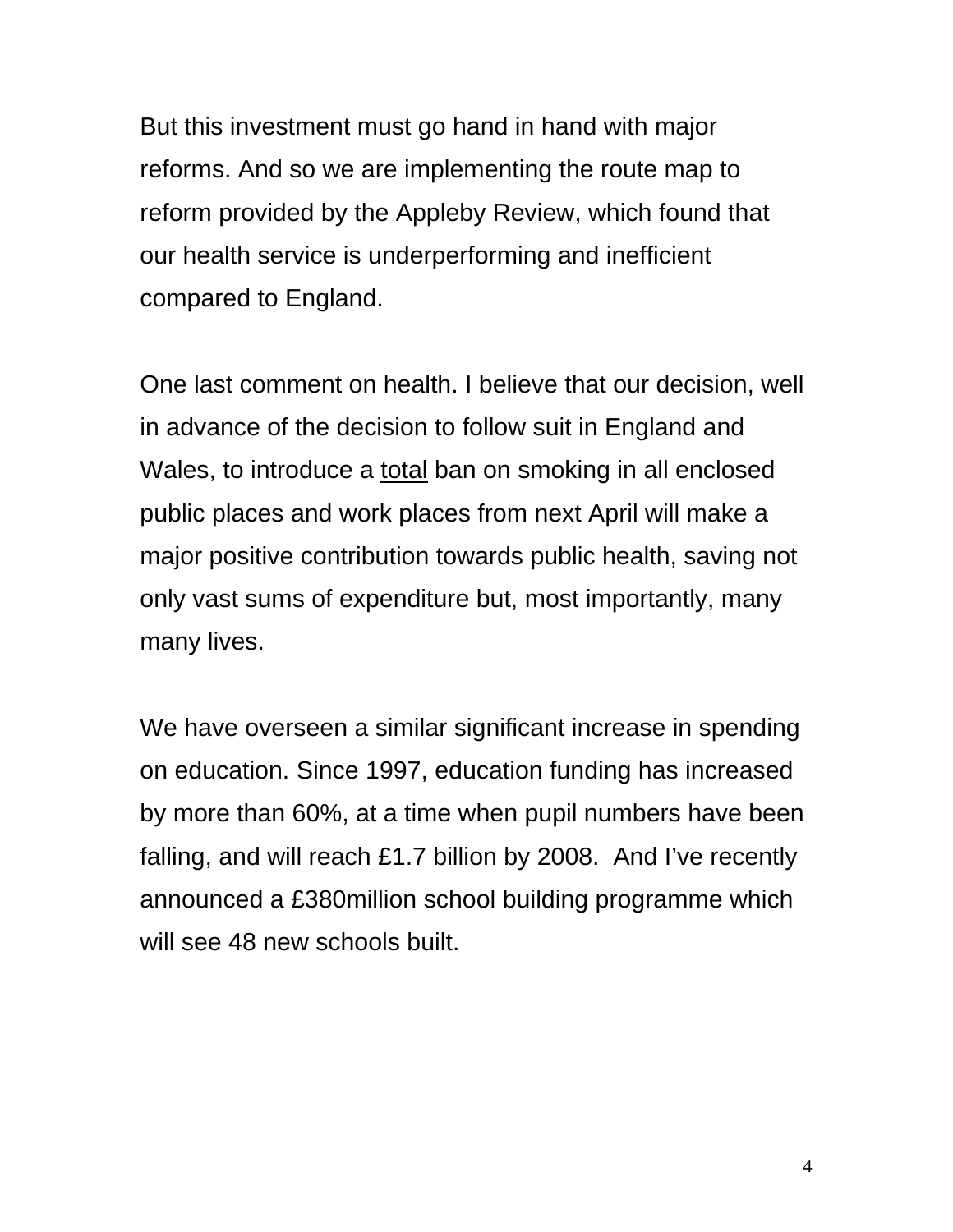Yet, as with health, the case for major reforms to go hand in hand with this investment is clear.

Our present education system is failing too many children and it is failing our economy. Northern Ireland urgently needs the revised schools curriculum that we have legislated for, that will allow every child to meet their full potential. And create the skills base for an economy which can compete on the world stage.

Our decision to end transfer tests at age 11, which decided a child's life chances on the basis of two one hour tests, will be equally vital to ensuring we do not waste the talent of any child.

And our drive to create world class vocationally focused Specialist Schools, as well as significant investment in Extended Schools, and – for the first time – direct payments to all School Heads, will all help raise standards for all, not just the few.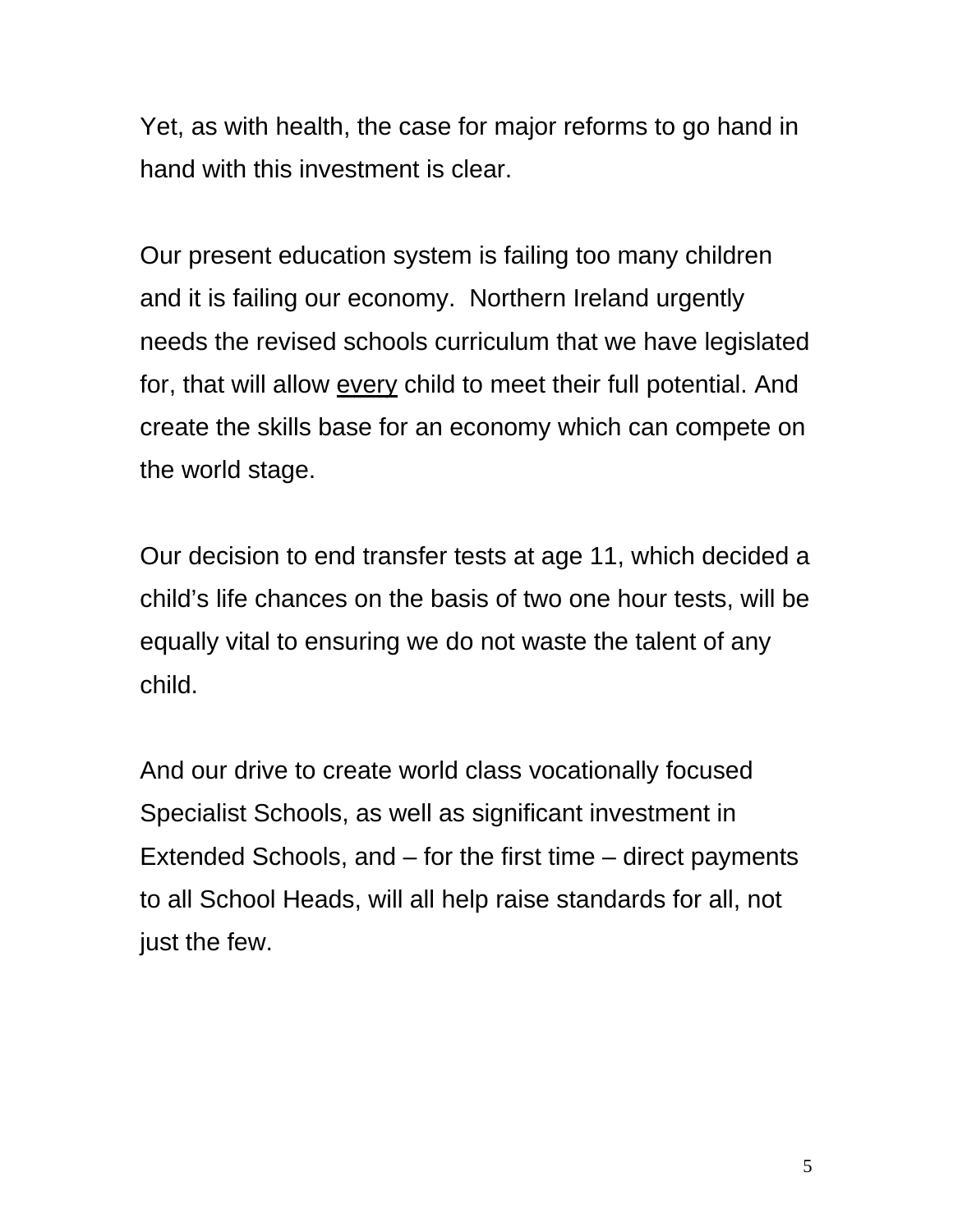The fact remains however, that we still have too many schools, with resources spread too thinly, to the detriment of teachers and children. The Bain Review, which I announced earlier this year, will examine funding in the context of falling pupil numbers and the introduction of this revised curriculum and, I hope, bring forward radical proposals that will both raise standards and help towards our goal of a Shared Future.

Investment is growing, not just in the crucial areas of health and education, but across the public sector. I was proud to have unveiled the historic multi-billion pound Investment Strategy – the most significant investment in our infrastructure in decades, with potentially up to £16 billion worth of projects. Not just new hospitals and new schools, but major investment in our roads, water, energy and communications infrastructure.

Across the whole of the public sector, spending here is higher than the rest of the UK. But tax-payers have the right to know that there money is being well spent, and spent where it matters most - on improving front line services.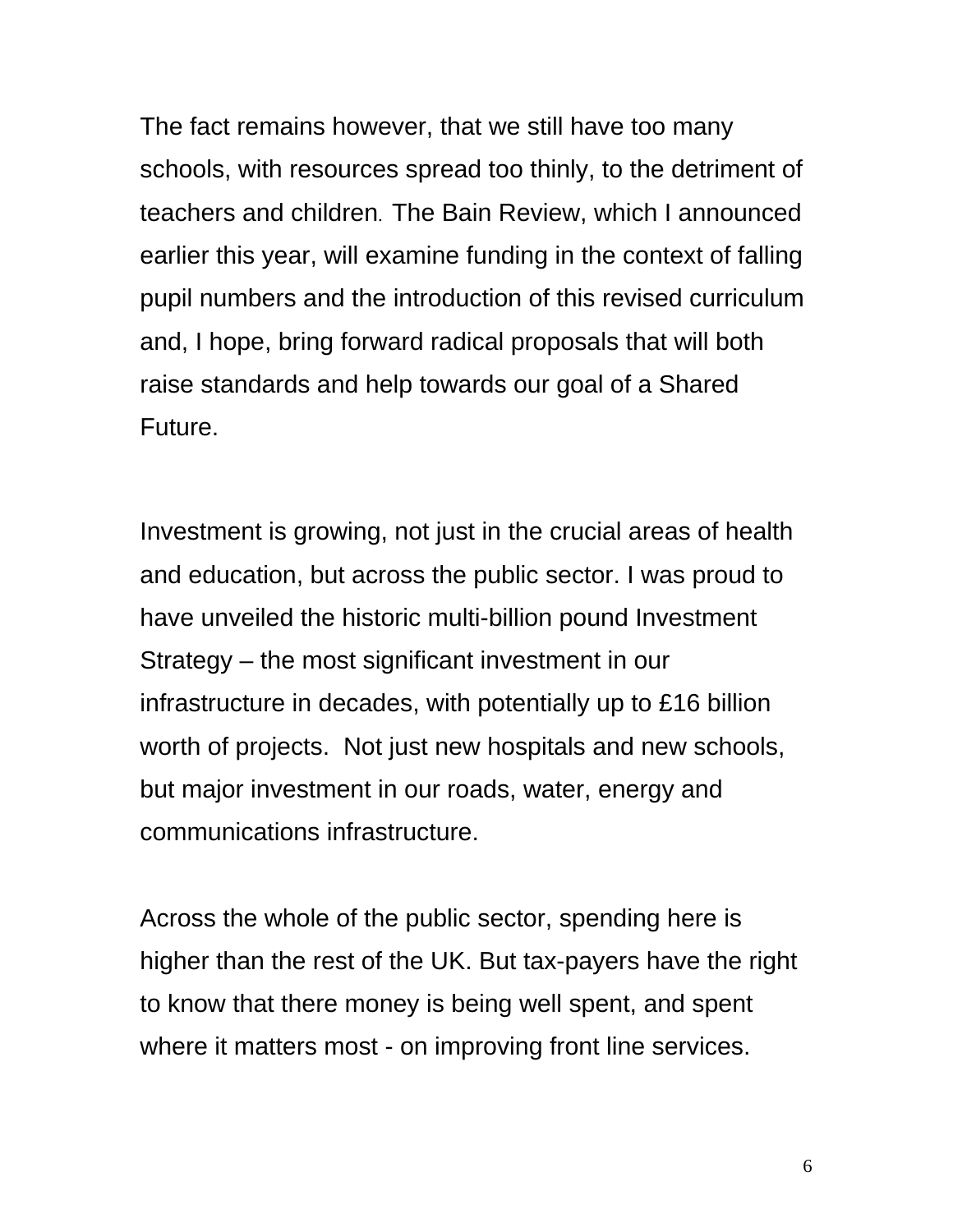Therefore, the Comprehensive Spending Review I am implementing in NI is a genuine root and branch investigation of public spending with the aim of redirecting funds to health, education and other front-line services. Every department is being examined. There are no sacred cows. Nothing is ruled out. Unless we radically examine our use of taxpayers' money, we will lose their trust to spend it on their behalf.

As well as looking at expenditure, we are driving through an equally important radical overhaul of the structures of governance that deliver services to the public.

I see the review of public administration to be the greatest single challenge to the public sector in Northern Ireland in the last 30 years. It will shape the future of the public sector and will cut the number of public bodies in health and social services, education and local government from 67 to 20.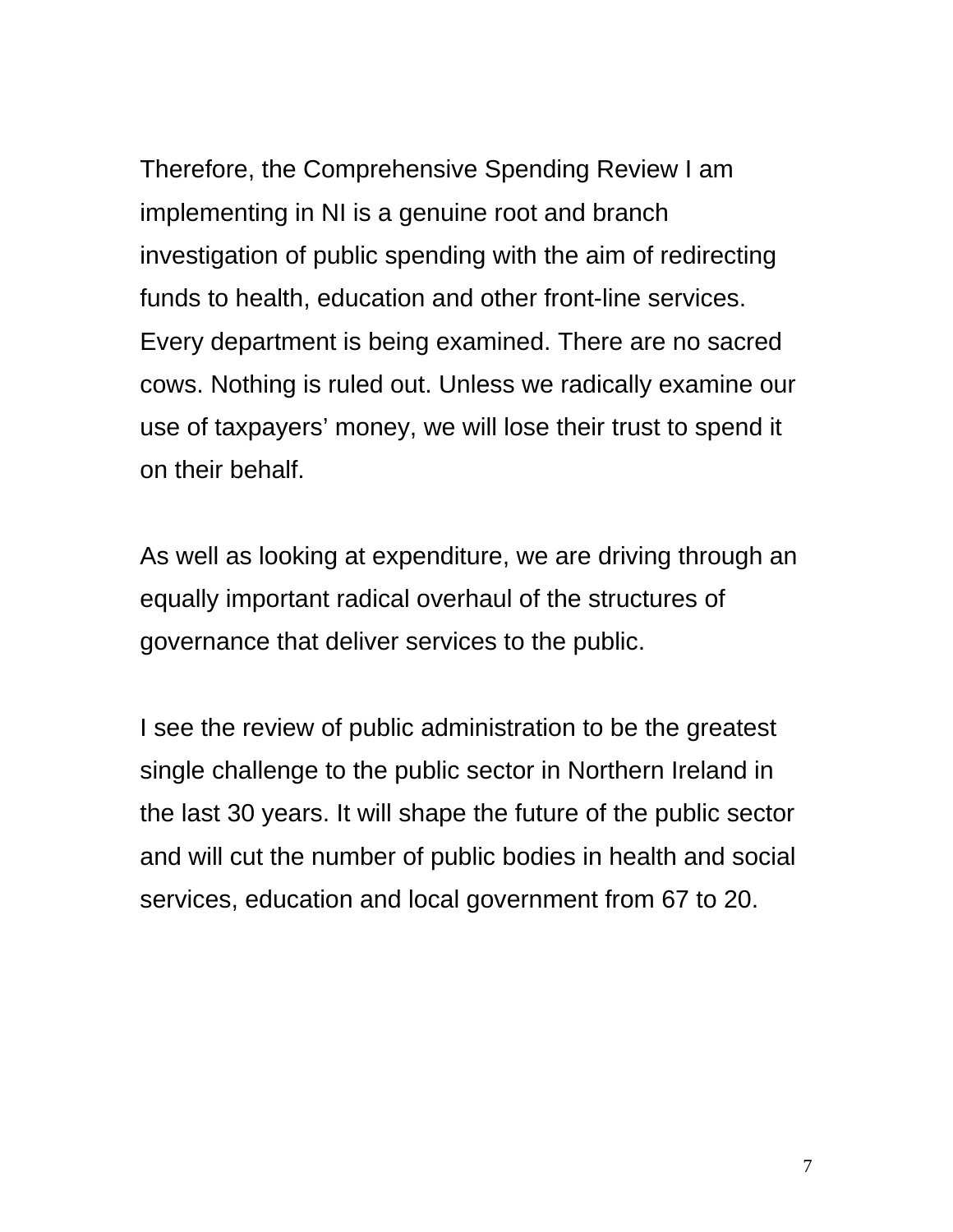Northern Ireland has been both over-governed and overadministered, and the objective of the review was not to be a simple cost-cutting exercise but to remove needless bureaucracy, provide more and better services, greater accountability while using the resulting savings of up to £200m per annum for vital front line activities in Northern Ireland.

The seven new councils, with significantly wider areas of responsibility and significantly larger budgets, will – alongside the new Education and Skills Authority and the Health and Social Care Authority – help transform the delivery of public services in Northern Ireland in the coming years.

We've had to take some necessary, but unpopular decisions as well. The reality is that we raise significantly less in local taxation and charges in Northern Ireland than anywhere else in the UK.

That is why the decision to introduce water charges and the one off large increase in the rates, by 19%, this year were necessary.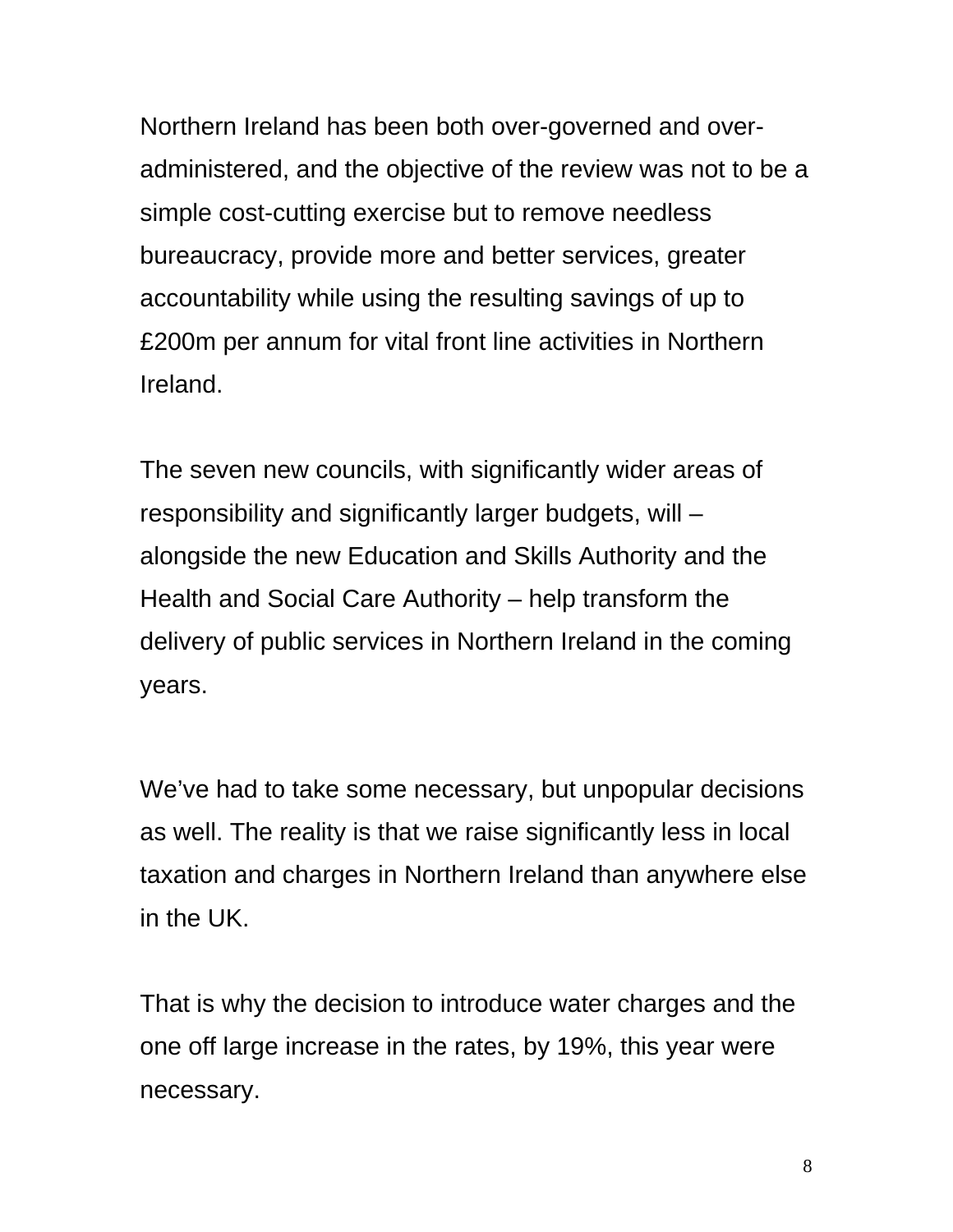Without them we simply could not have made the extra investment this year and next, over and above published spending plans, that I believed was vital to deliver in three crucial areas for the benefit of future generations.

First, to deliver the £100 million Children and Young People's Fund which will help those in the most disadvantaged areas get the start in life which other youngsters already enjoy.

Second, to deliver the £35 million Skills and Science Fund which will enhance investment in skills and training, and tackle economic inactivity.

And, third, the £59m Environment and Renewable Energy Fund which, hand in hand with the new Sustainability Strategy, will enable Northern Ireland to be a world leader in renewable energy and remain nuclear free. And, one final remark on this, I'm proud that we have been able to give the go ahead to the Marine Turbine project in Strangford Lough, which has the potential to provide a step change in our provision of renewable technology to the world.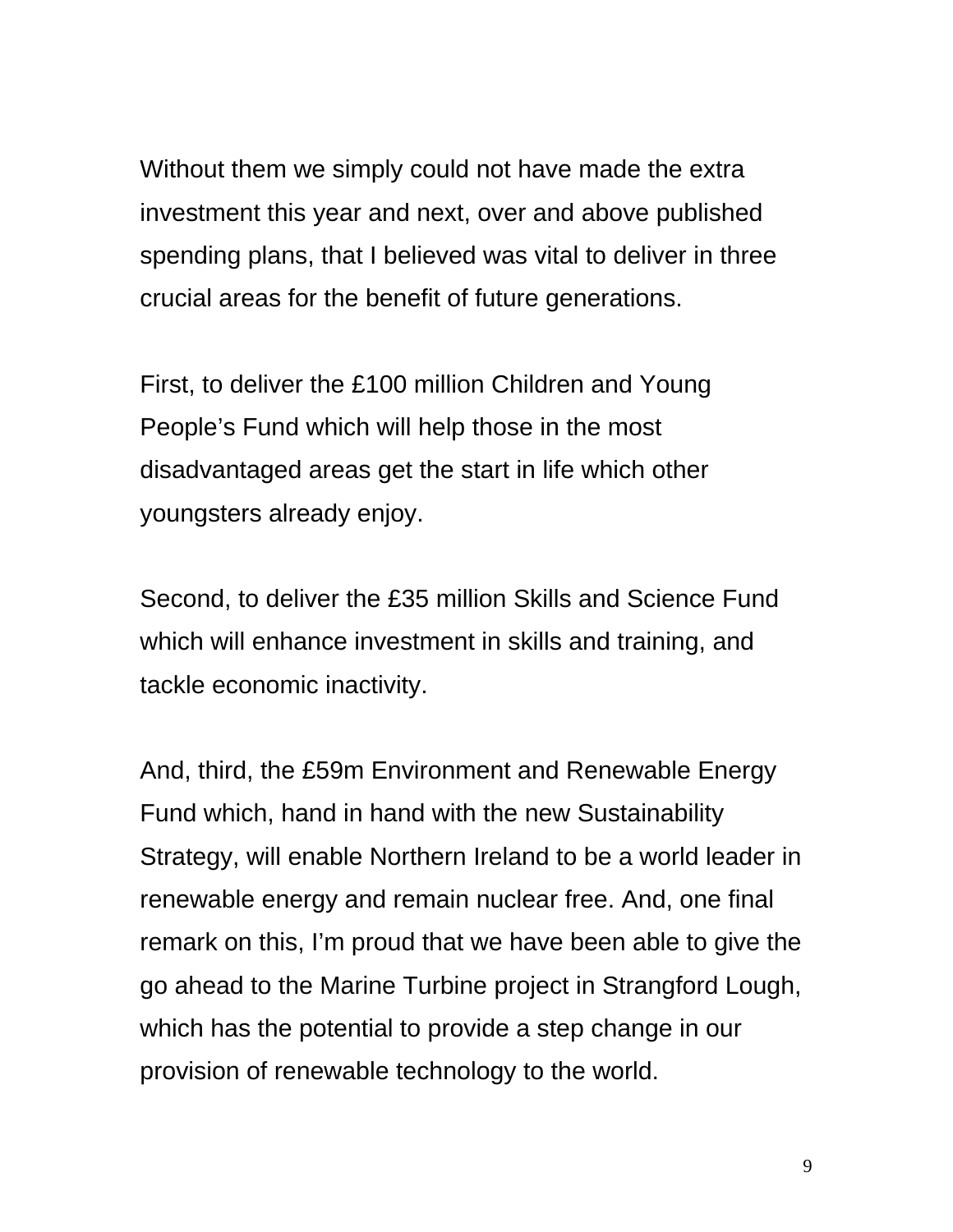## **Conclusion**

So in our first eighteen months, I and my Minister team have started the process of building foundations that can be used as a basis for further reform by a democratically elected Assembly with an executive that shares power between the parties.

If we are to finally put the past behind us, secure a durable settlement and look to the future, we need to have a future which is sustainable and prosperous.

I believe we have started building the fundamental cornerstones of sustainability in Northern Ireland over the last number of months.

I believe we have turned a corner where radical reform, key targeted initiatives coupled with hard and sometimes unwelcome decisions, will help to put Northern Ireland in pole position as the most forward looking, highly skilled, prosperous and confident region in the UK.